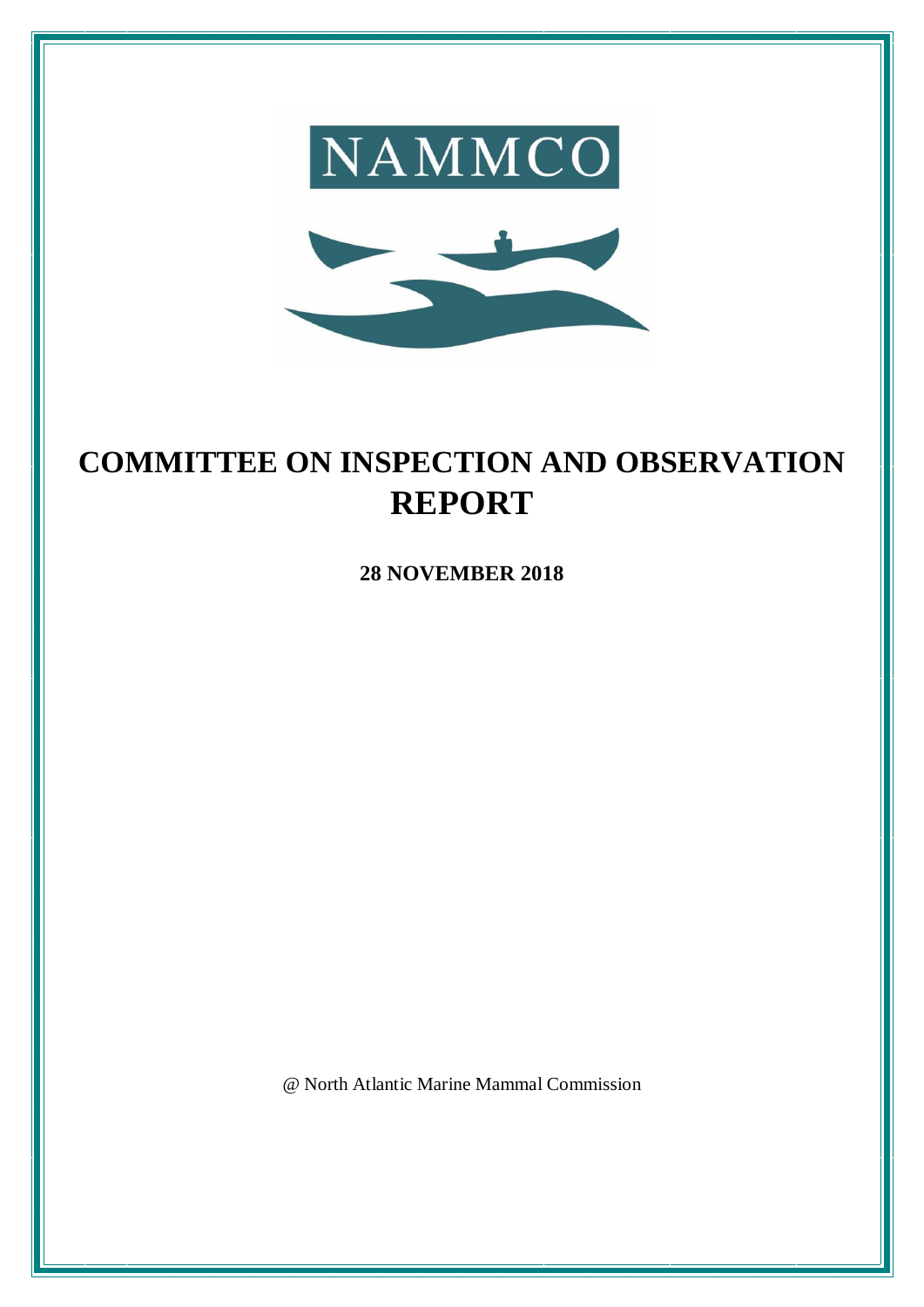Please cite this report as: NAMMCO (2018) Report of the NAMMCO Committee on Inspection and Observation 28 November 2018

# *Postbox 6453, Sykehusveien 21-23, N-9294 Tromsø, Norway, +47 77687371, [nammco-sec@nammco.no,](mailto:nammco-sec@nammco.no) [www.nammco.no](http://www.nammco.no/), [www.facebook.com/nammco.no/](http://www.facebook.com/nammco.no/)*

#### **NAMMCO**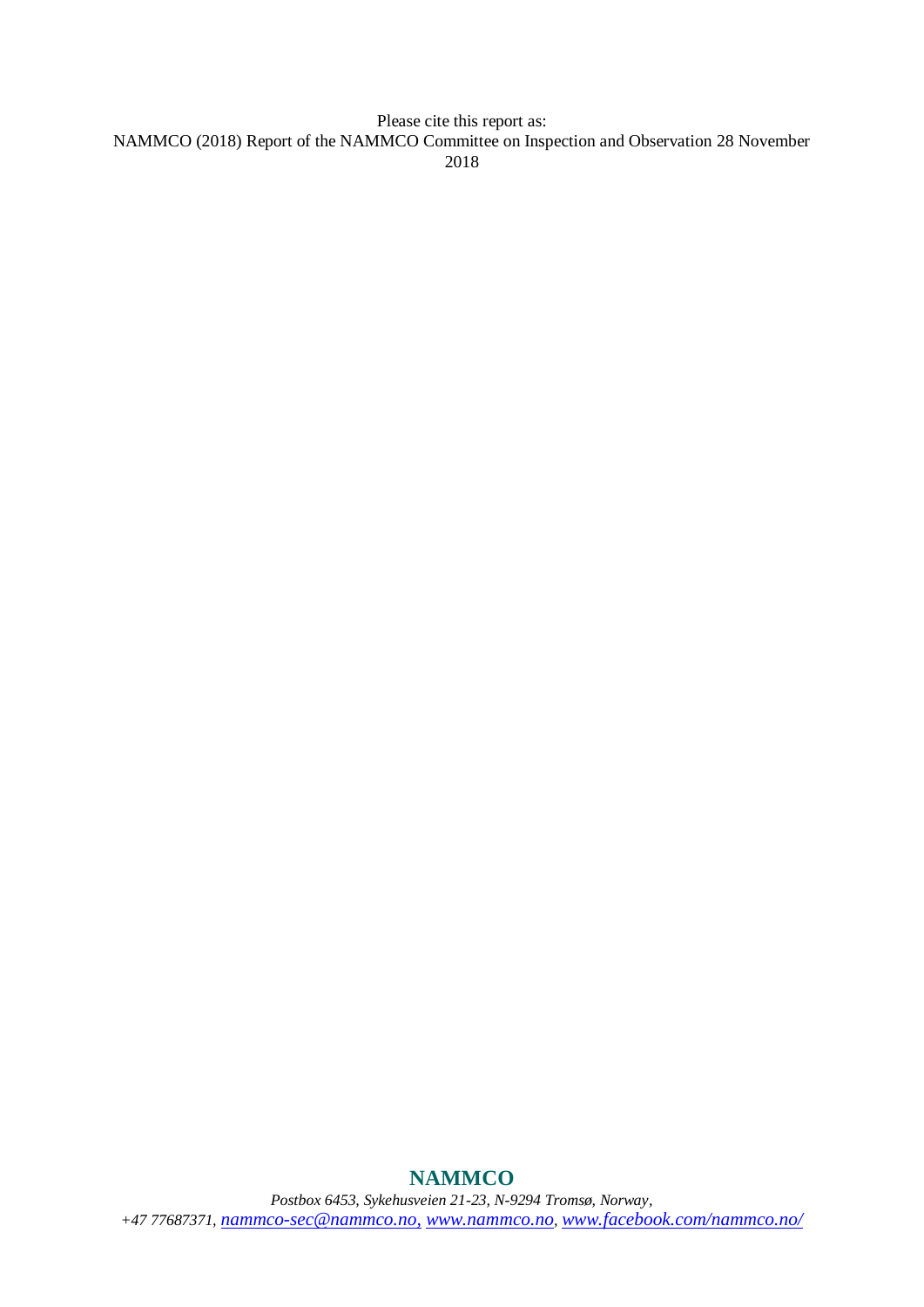The Committee on Inspection and Observation (CIO) met 28 November 2018.Present were: Ulla Svarrer Wang, Chair (Faroe Islands), Nette Levermann (Greenland), Hild Ynnesdal (Norway) and Geneviève Desportes and Charlotte Winsnes from the Secretariat. Excuses were received from Guðni Magnús Eiríksson (Iceland).

#### **Actions arising from the meeting**

#### **Secretariat**

- Update document 02: "Review of the Observation Scheme" including appendices according to discussion
- Incorporate footnotes in the text of the guidelines and update paragraph 11-15 in accordance with discussion of part B and the present appointment procedure
- B.4.3- B.4.4 regarding safety issues: check how this is dealt with in other relevant organisations
- Circulate control lists for observers to member countries for their review and input
- Circulate the information page on the Observation scheme to members
- Develop an overview of hunting activities including quota, number of hunting boats when relevant, total catch etc for the NAMMCO web CIO site. Generally the Secretariat should develop a revised National Progress Reporting template that covers all data requirements from all committees to be submitted once every year.

# **All members**

- To continue with the internal process to review the Observation Scheme in each country
- To examine in detail the revised review document with recommendations as this will be presented to Council in response to the request
- Review and update control list for observers
- B.2.3 regarding reporting of violations: check internally with respect to reporting of violations nationally to make sure that there are no contradictions.
- B.4.3- B.4.4 regarding safety issues: check how this is dealt with in other national/international fora
- To identify participants from national control agencies and other relevant experts to a skype meeting early January to get input to the discussion on purpose and objectives and criteria

# **1. OPENING PROCEDURE**

The Chair, Ulla S Wang, welcomed the Committee members to the meeting. The draft agenda was adopted, and the list of documents reviewed – appendix 1.

# **2. REVIEW OF THE OBSERVATION SCHEME AND ITS IMPLEMENTATION**

Document NAMMCO/CIO-2018-02/02 contained the working document based on the internal review of the NAMMCO Observation Scheme undertaken by the Secretariat and revised by the CIO at its last meeting in February 2018. The document had since then been revised with comments submitted by FO, IS and NO.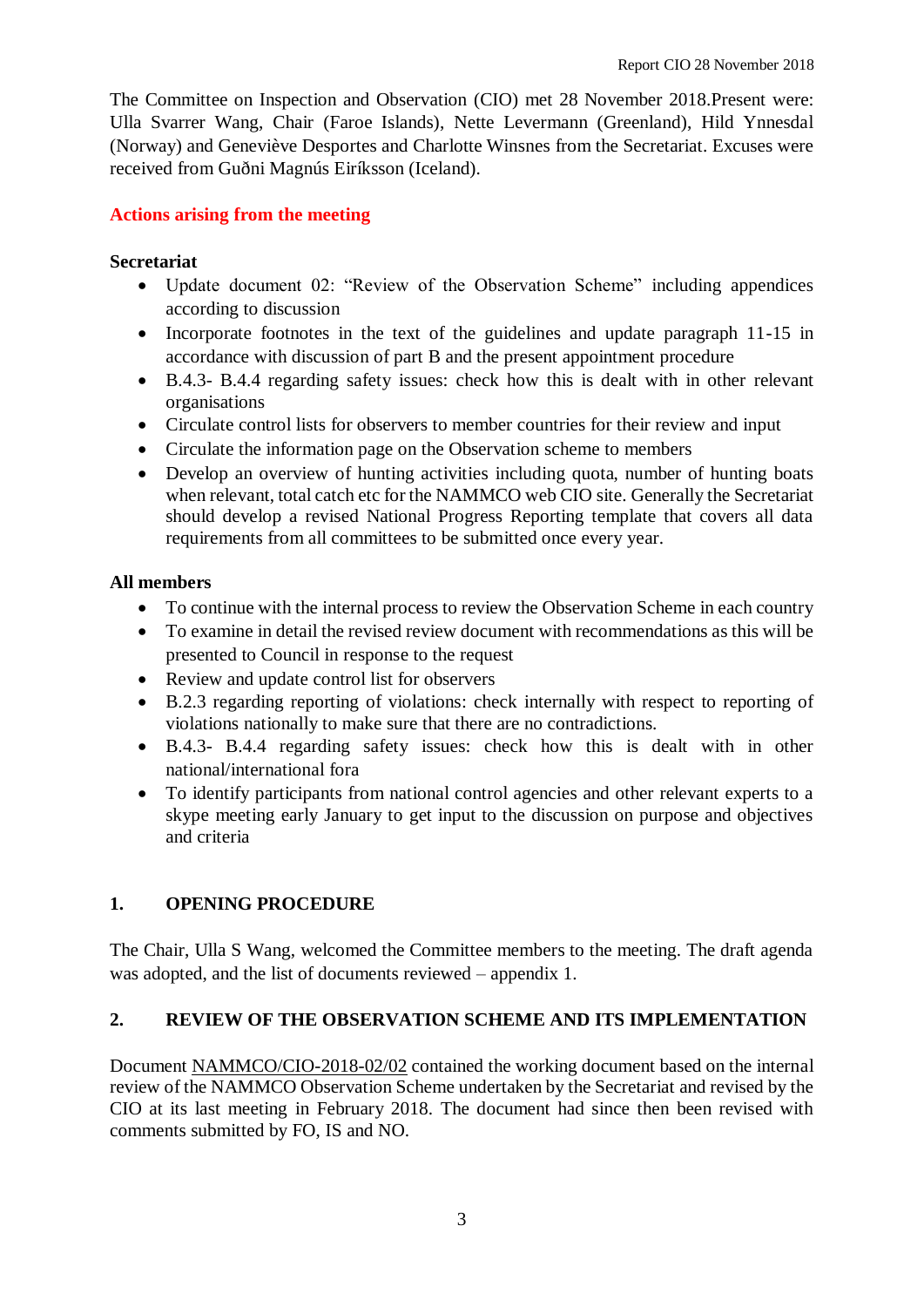CIO organised the discussion around the working document and the Provisions of the Joint NAMMCO Control Scheme for the Hunting of Marine Mammals, 1997 (Annex 1 to the working document).

#### **Discussions of the text of the Provisions (appendix 1)**

CIO discussed the purpose of the Scheme and noted that a significant element was to define whether the function of the Scheme was one of control versus observing. The text of the provisions as it presently stands is not stringent as it uses both words. Other observation schemes/programmes normally distinguish clearly between observing and control. It was further noted that underlining that this is observation and not control may strengthen the relationship between the observer and the hunters by increasing the element of trust between these actors.

CIO agreed that the purpose of the scheme was to observe and not control. Furthermore, CIO emphasised that the observer focus was national regulations and CIO/NAMMCO focus were adherence to NAMMCO recommendations. The latter would be assessed by reviewing how and if recommendations are followed up in national regulations.

CIO reviewed the text of the Provisions – Section B including the Guidelines to Section B based on these views. In the following the major changes are given in red and marked. All proposed changes are depicted in appendix 2.

The CIO had a long discussion on the purpose of the Scheme. It agreed that it was NAMMCO/CIO that should oversee whether recommendations provided by NAMMCO are followed by the Parties by being implemented in national legislations. The observers are not familiar with the advice provided by NAMMCO but are informed of the national legislations. Observers shall therefore oversee whether the national legislations related to hunting activities and inspection of those are followed by the hunters, and if applicable by the national control system.

#### B.1 Objective *Introduction*

*The purpose of establishing an international observation scheme among NAMMCO member countries is to provide a mechanism for NAMMCO to* oversee *monitor whether*  recommendations *decisions made by* NAMMCO *Commission* are implemented and adhered to *respected. For this purpose, NAMMCO appoints observers who* observe *oversee hunting and inspection activities in NAMMCO member countries*.

CIO agreed that the objective of the observation scheme was to oversee if recommendations made by NAMMCO are implemented in national regulations and thus are being followed by member countries. The word decision is misleading and should be replaced with recommendations.

CIO also agreed to change the heading to Objectives and replace monitor with oversee and oversee with observe.

#### B.2 *Duties and competence* of observers

B.2.1 *Observers are responsible for* observing *overseeing hunting and* national inspection *activities and for observing whether or not these are carried out in accordance with decisions made through NAMMCO and national regulations. Observers have no*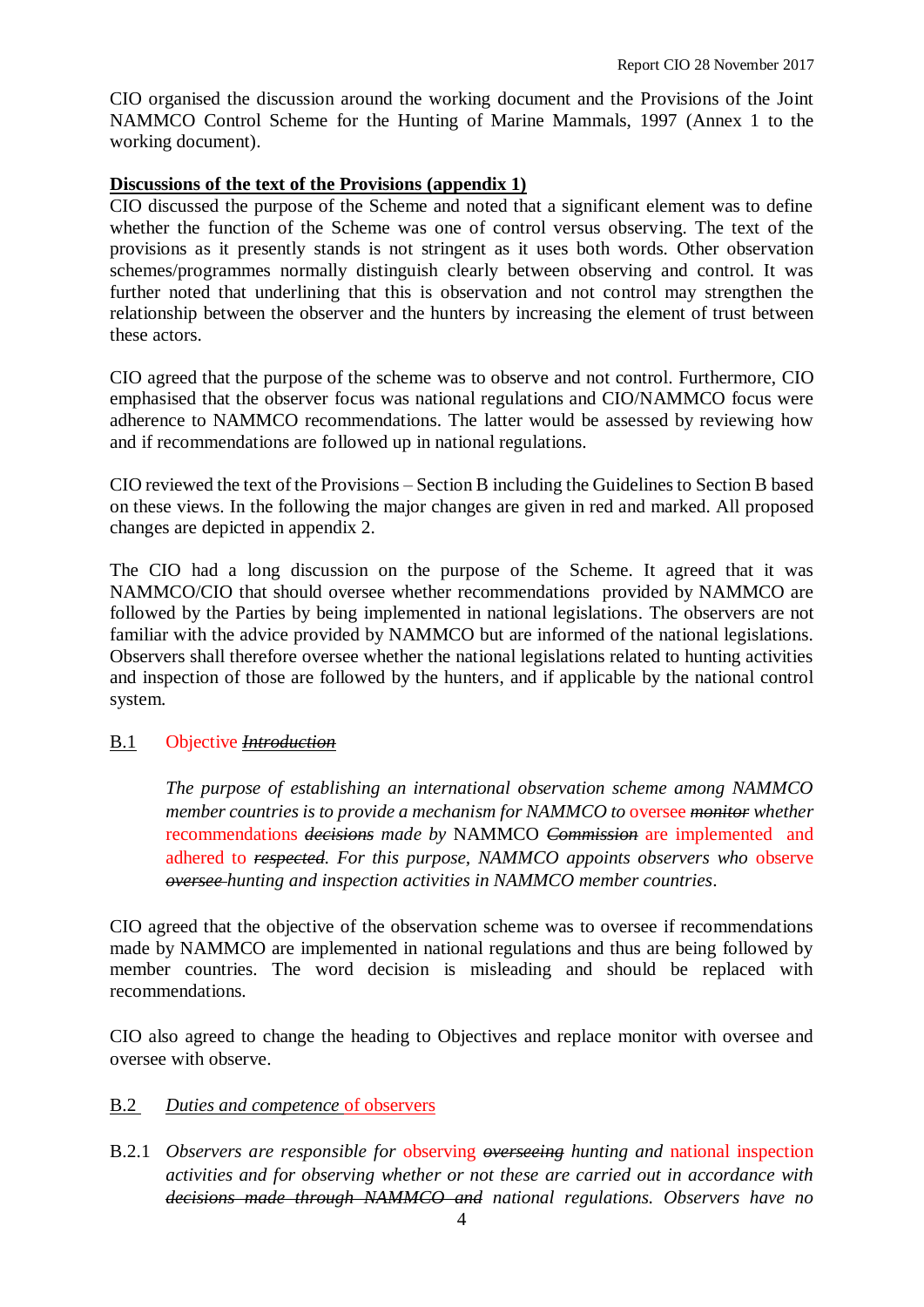*authority of jurisdiction, and consequently cannot intervene in the hunting* and inspection*, or other activities connected with the hunting*.

The role of the observer is to see if national regulations are followed. Control is a national responsibility and should not be part of the observation mission. The present text mixes both the objective of the Scheme and the role of the observer.

B.2.3 *The observer shall report any violation of the regulations in a given area, and as soon as possible, send a report of such to the Secretariat, with a copy to the authorities in the country in question, as well as to the owners of the vessel. The captain, those in possession of the licence, and, if present, the inspector, shall be given the opportunity in a special paragraph of the report, to record their comments*.

Noting that the observer cannot interfere in the operations and is not tasked with control functions like inspectors typically will have, it was argued that it would be more correct that any violation would be part of the general reporting submitted by the observer after their mission is completed. The national authorities will then react as they see fit. It was agreed that before taking a final decision parties would check internally with respect to reporting of violations nationally to make sure that there are no contradictions.

B.3.1 *The Council appoints observers for one year at a time. Appointments are made through a procedure that ensures member countries the opportunity both to nominate candidates as well as to oppose the appointment of candidates. The appointment procedure is described in Appendix 2 - Guidelines to Section B.* 

*NAMMCO can invite non-member countries to nominate candidates.*

CIO noted that the procedure as described in the guidelines should be reviewed to reflect the existence of a poll of observers. Furthermore, the rational for the opening up for non-member countries to nominate candidates was questioned.

B.3.2 *An observer shall only in exceptional circumstances be appointed to observe in the country - or on a vessel registered in the country - of which he or she is resident*.

CIO agreed that the provisions should allow for national observers, and not make this an exception as is presently the case. It was discussed without concluding whether the guidelines should qualify this by saying that national observers should not have connections to the control authorities. One clear advantage of having national observers would be to reduce the challenge the different languages represents for the implementation of the Scheme today.

B.4.1 *The Council has compiled guidelines for requirements for the competence, training, etc., of observers. These guidelines are found in Appendix 2*

Generally, it was agreed that the guidelines should focus more on the training of observer candidates to make them more well equipped to carry out their mission.

B.4.2 As a general rule Observers must have at least the same level of professional *competence as that required of inspectors in the country where the observations are to take place. In special circumstances, exemption from this requirement can be given.*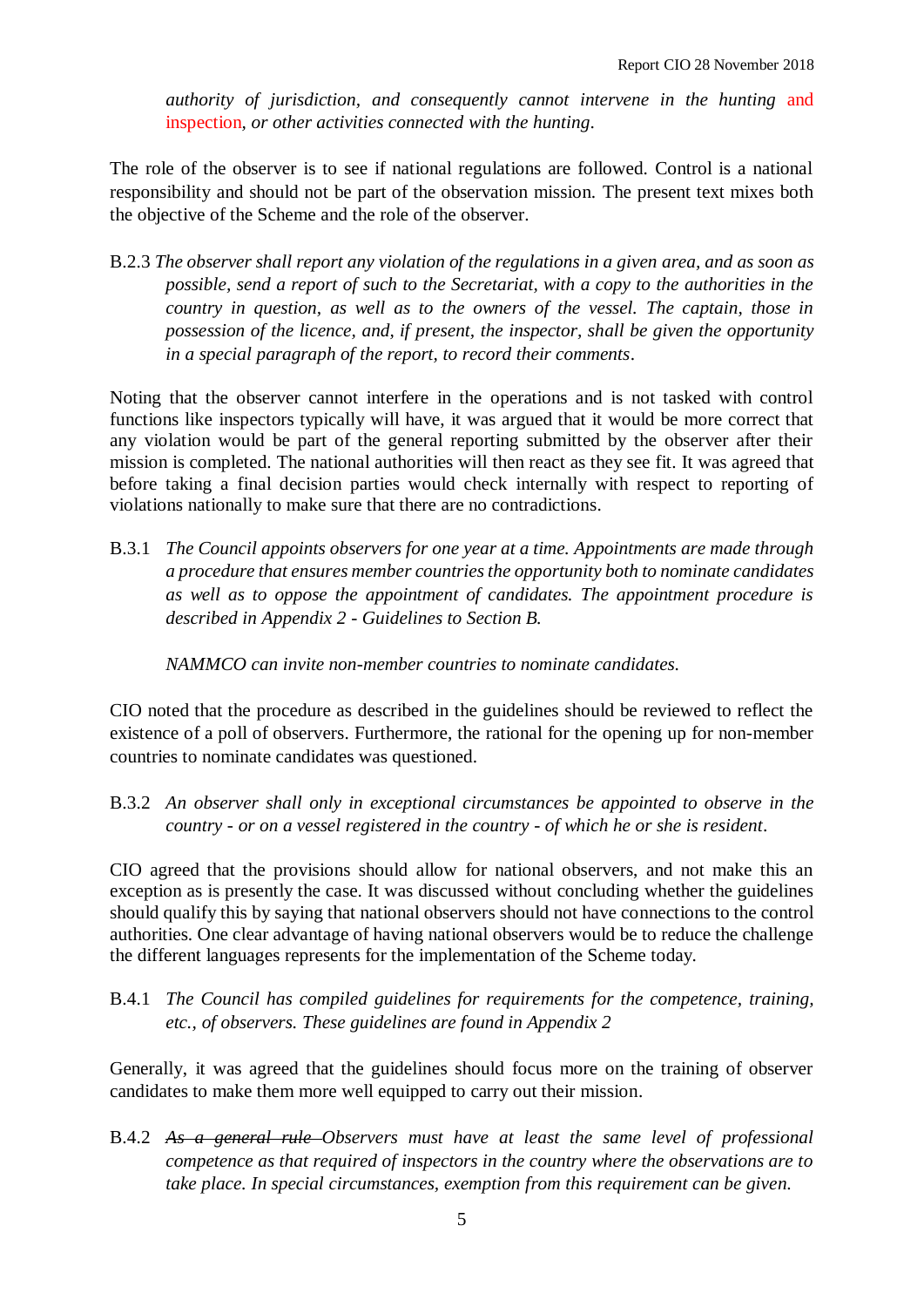CIO questioned which body can give exemption from the requirement today.

B.5.1 *The Council* approves *identifies annually priorities for the scope of observation activities for the coming year, within the budget adopted by the Council. The Secretariat is responsible for the practical administration and co-ordination of these activities.*

#### B.6 *Integrity* Responsibility of member countries

CIO streamlined the text without changing the intention of the text.

- B.7.2 *The Secretariat prepares an annual report of the observation* activities *scheme, in which the implementation of the scheme is described, for the review of the* Committee on Inspection and Observation and *Council. The document shall include reports of any violations, as well as other relevant comments.*
- B.7.3 *The Secretariat shall send a copy of the observer reports* are presented to the Committee on Inspection and Observation*. to the authorities in the country in which the observations have taken place.*

The proposed changes are in alignment with the RoP for CIO, paragraph I.2 that states: "The Committee shall function as a standing review body to monitor the implementation of the Observation Scheme under the Joint NAMMCO Control Scheme for the hunting of marine mammals and provide recommendations for improvements."

CIO also reviewed the guidelines paragraph  $1 - 10$  in accordance with the changes noted above. It was noted that paragraphs 2 and 3 should be deleted and replaced by new revised and updated control lists that the observers will be given as part of their mission.

CIO agreed that the control lists should be developed so that they can represent a major tool for the observers that clearly inform them what should be observed and at the same time providing a tool to document what has in effect been observed. Today observer reporting varies greatly, and the Scheme will be improved by focusing on how reporting is done. The Secretariat will send the control lists to members for their input.

The Secretariat was tasked with revising paragraphs  $11 - 15$  dealing with appointment procedure, competence and training and administration of the Scheme. Notably scope and range and appointment of observers should be approved during the previous autumn to be in force the following year. In Greenland hunting starts 1 of January. CIO also asked that footnotes not be used.

CIO discussed safety for observers. This is of paramount importance and members agreed to seek guidance internally regarding how safety issues were dealt with in other relevant fora. The Secretariat will check with other international organisations.

CIO agreed to change the title of the provisions to: Provisions of the NAMMCO inspection and observation Scheme for the hunting of marine mammals in member countries. The word joint was deleted and "control" was replaced by "inspection and observation".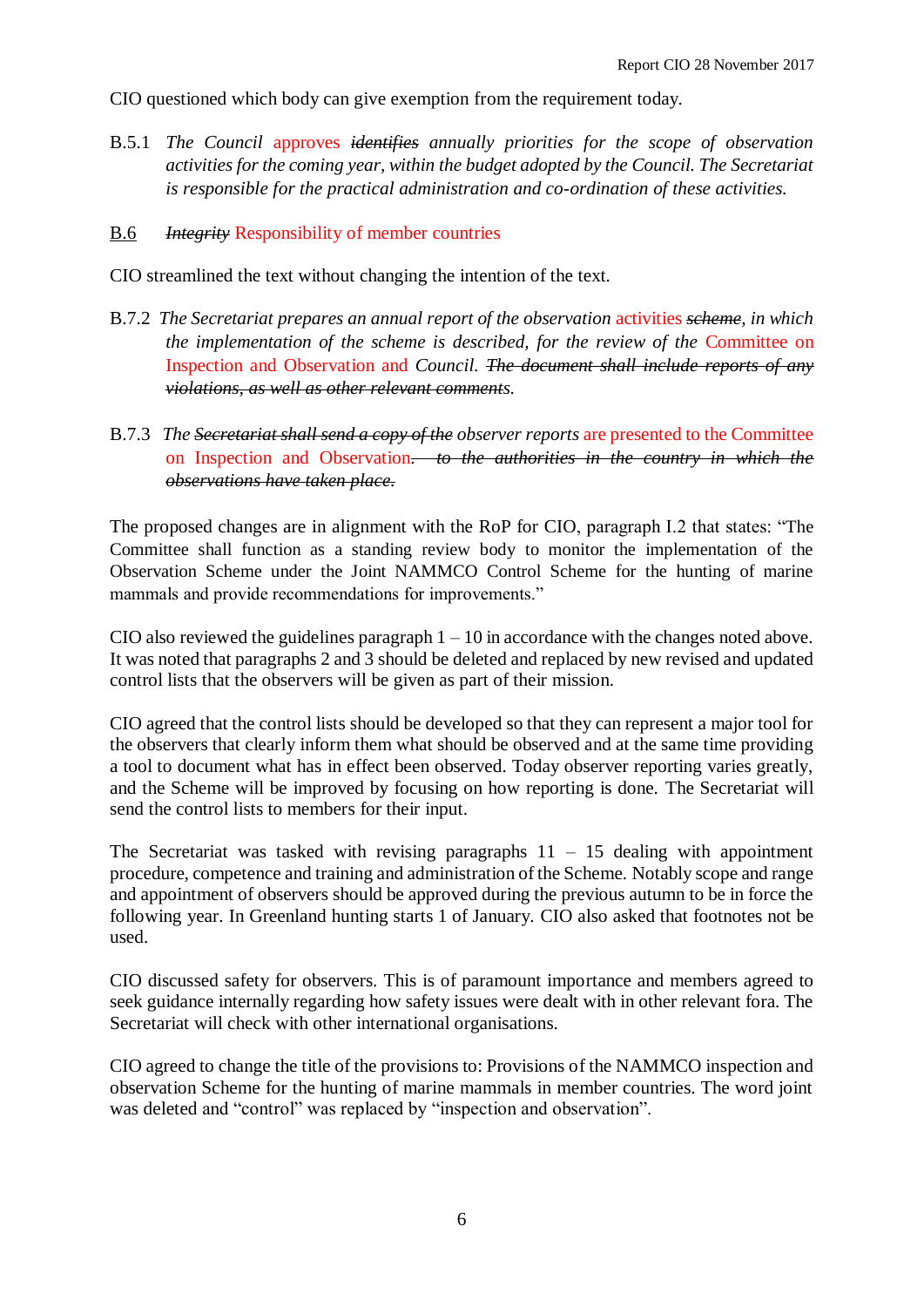# **Discussion of the working document related to the implementation of the Scheme (appendix 3)**

CIO agreed to use the working document: review of the NAMMCO Observation Scheme as the basis for its review of the implementation of the Scheme including their recommendations.

CIO discussed how to assess the success of the Scheme and what kind of criteria to use to accomplish such an exercise. The review document argues that the purpose of the Scheme is to detect infractions and that an objective could be to estimate an infraction rate for the different hunts. No conclusion was reached, some held the view that the purpose of the Scheme is not to detect infractions as such, as it is a task for national authorities to monitor and enforce compliance with the relevant provisions and legislation. Observation reports, including potential infringement reports/observations, should be addressed to national authorities in a general form. This information should then be used by national authorities to improve the national monitoring and inspection of relevant provisions and legislation for the hunts. This will also provide the opportunity to see whether NAMMCO recommendations on hunting are implemented and followed up by member countries. It was agreed that in order to have a more informed discussion it would be important to consult with national control bodies for fisheries and to look more closely on relevant schemes/programmes in other international organisations. Input on purpose, objectives and criteria, reporting and reporting templates, data requirement to allow assessment etc were elements mentioned. CIO proposed a skype meeting early in January with representatives from national control agencies and other relevant experts towards this aim.

CIO reviewed the document and its recommendations. Generally, with the aim of being more user friendly the document describes in words how the various elements like FOR-COR etc are calculated. However, members wanted the specific formulas depicted in the document and not just the percentage.

Observers have been in Greenland several times and the lack of information on Greenland was questioned. Levermann agreed to review the Greenlandic data base and supplement the data that were missing. All changes to the background information in the working document are reflected in appendix 2 to the working document. With respect to recommendations only the agreed once are reflected in the document.

Several issues remained unsolved and time did not permit a thorough review of the document. This will be the main delivery to Council in response to the request to review and give recommendations on the implementation of the Observation Scheme and CIO agreed to examine the revised version of background information and recommendations in detail before the next face to face meeting.

#### **Other issues discussed under this agenda item were**:

- Insurance for observers rule is that the observer arranges this and get reimbursed
- Reinstall ID card for observers now they have a letter and no card
- Section A and Appendix  $1$  national inspection proposal to review this in future
- Review the general information sheet
- The Secretariat to develop an overview for the web related to CIO site of hunting activities including quota, number of hunting boats when relevant, total catch etc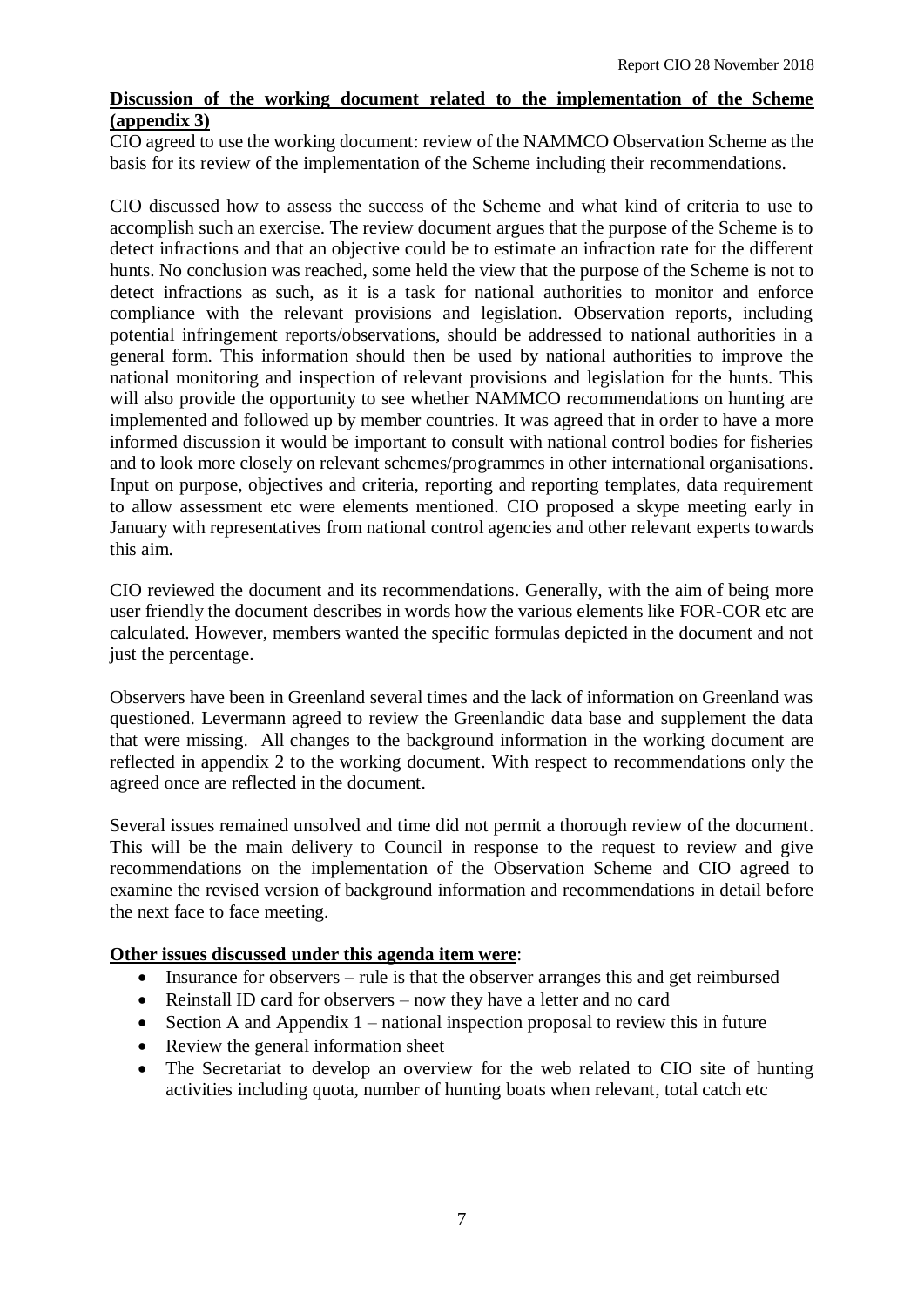# **3. UPDATE ON NATIONAL MONITORING DATA**

#### **Faroe Islands**

Faroe Island's Executive Order No. 9 from 26 January 2017 states that the Sheriff (Sysselmannen) is responsible for controlling, monitoring and reporting from the drives.

# **Greenland**

The wildlife officers follow and control the hunts for large whales, beluga and narwhal, seal and walrus. Controls have been carried out randomly at sea. On land the control consists of checking hunting permits and products when coming to the harbour and later when the hunter is selling the products. TTD data was collected by the hunters for the large whales, narwhal and beluga as part of the mandatory national reporting requirements.

#### **Norway**

The Electronic Trip Recorder (Blue Box) monitors the whale hunt. Inspectors from the Directorate of Fisheries also conduct periodic and random checks of hunting activities, but no inspectors were placed on whaling vessels in 2018. No infringements reported in 2018.

Sealing activities are 100 % controlled and monitored as it is mandatory to have inspectors on all vessels. Inspectors are experienced veterinarians and they also carry out quality control of the meat on behalf of the Food Security Authorities. No infringements reported

#### **Iceland**

The Icelandic member was not present, so no information was received from Iceland under this agenda item.

CIO noted the updates.

# **4. OBSERVATION SEASONS 2018 AND 2019**

At the last Council meeting it was decided to postpone observation activities in 2018 due to the ongoing review process of the Scheme, and to resume them in 2019 or 2020 depending on the outcome of the review. In September 2018 it was decided to await the recommendations from the CIO to Council in April 2019 before making any proposal for the 2019 observation season.

# **5. ELECTION OF OFFICERS**

The member countries have agreed to a rotation plan for the various committees in NAMMCO. This is to ensure balanced representation between the members. This means that the committees cannot freely choose among its members anymore as the country filiation will be fixed by the rotation plan.

The Faroes Islands has chaired the Committee since the annual meeting in 2015. After the next Council meeting in April 2019 Iceland will take over the chairmanship.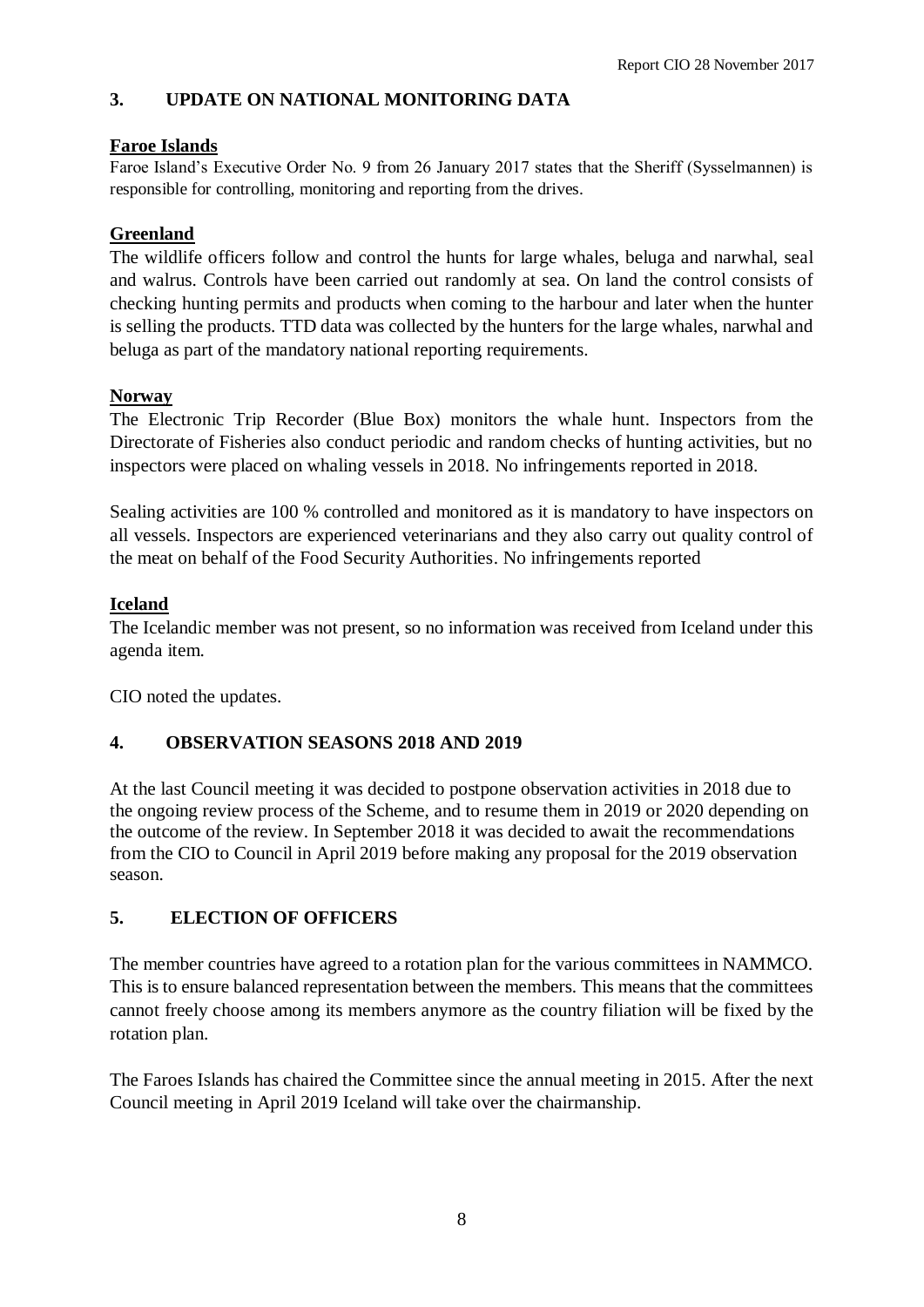#### **6. NEXT MEETING**

The next meeting will be held in Copenhagen 5 or 7 February 2019. The final date to be coordinated with the meetings of CHM and BYCELS.

# **7. ANY OTHER BUSINESS**

It was noted that Parties should strive to follow up on decisions taken between meetings in order not to prolong future meetings unnecessary.

# **8. REPORT OF THE MEETING**

The report was approved by correspondence on 22 January 2019.